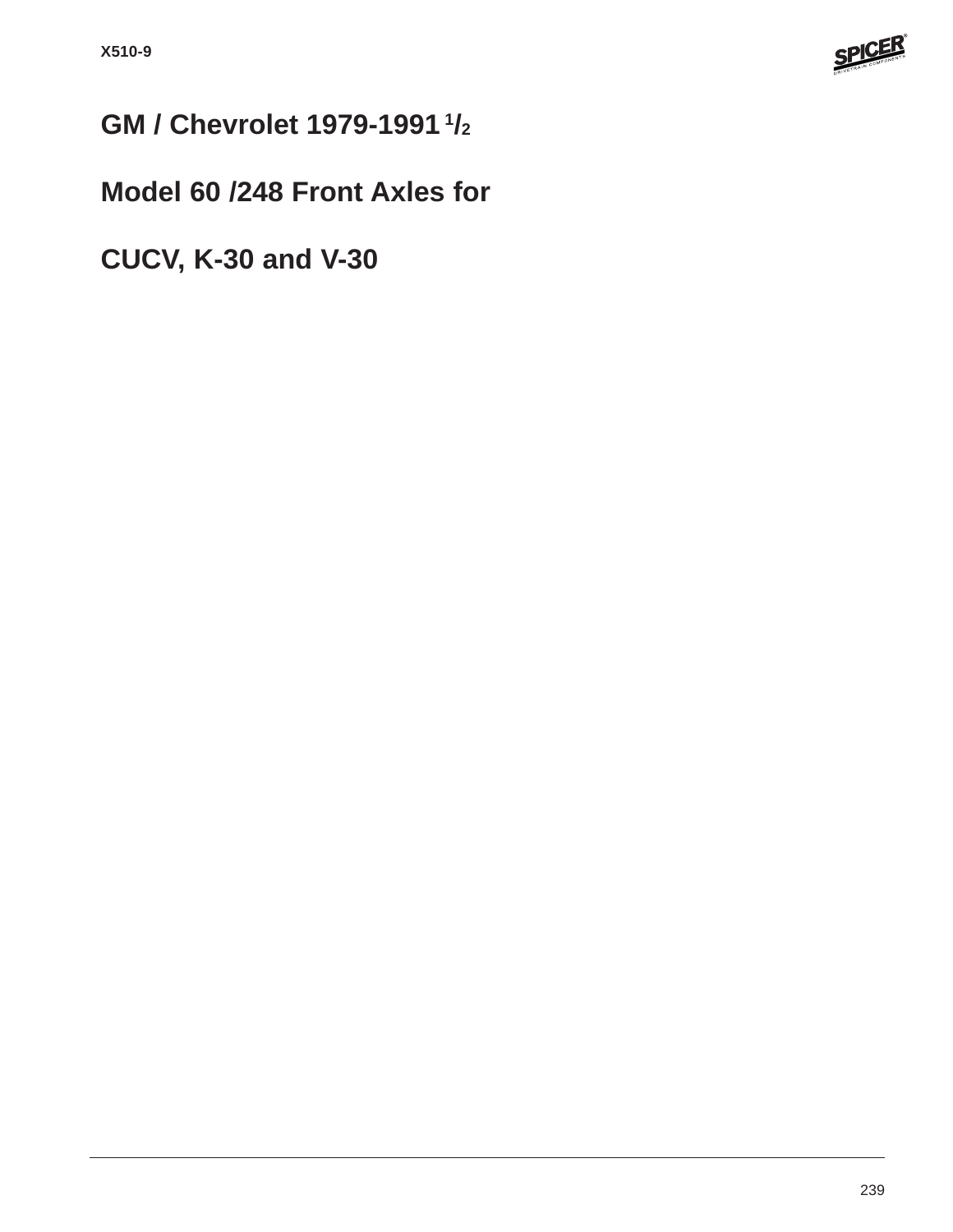

#### **Exploded View GM Model 60 /248 Front Axles**

**X510-9**

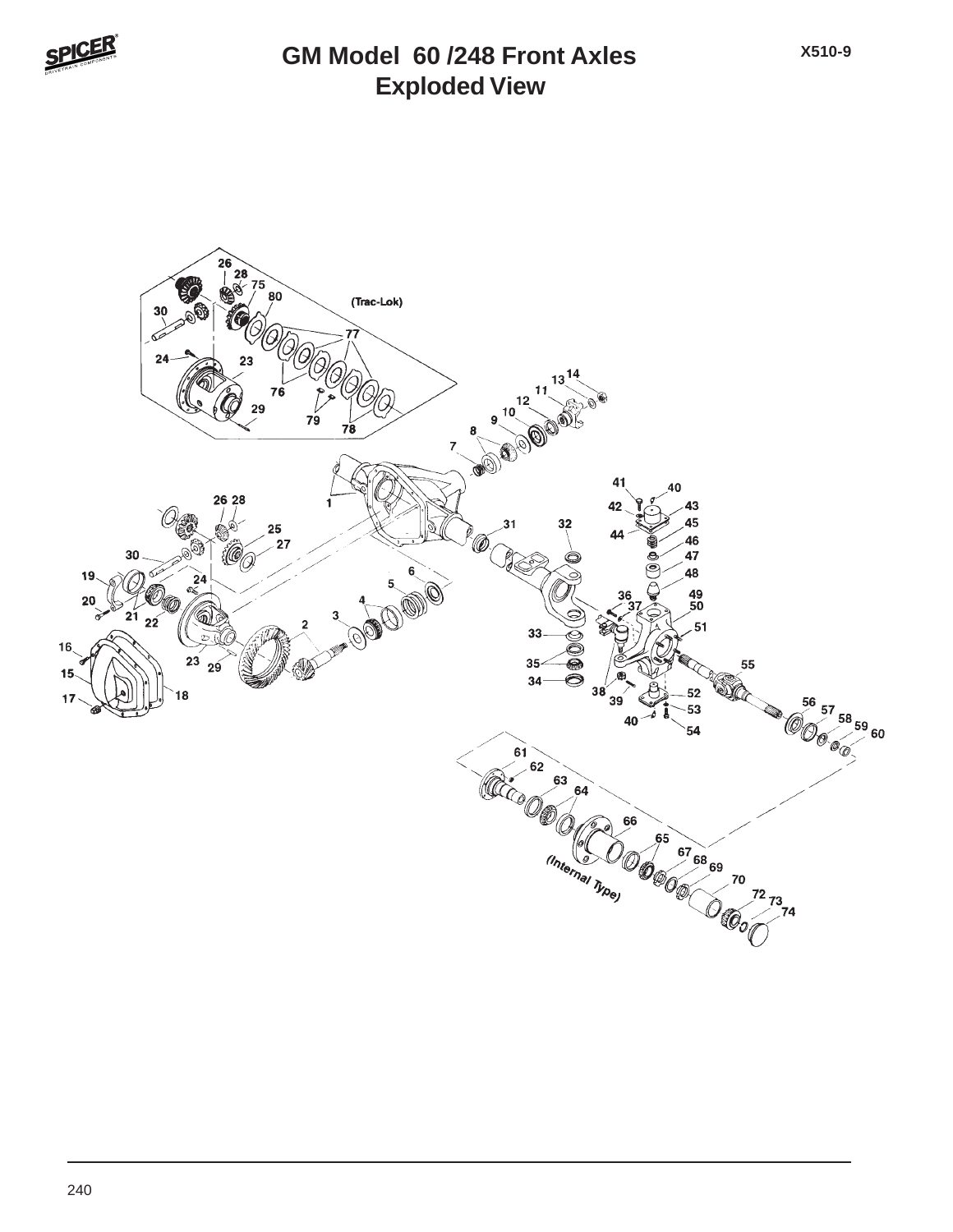#### **Parts Listing GM Model 60 /248 Front Axles**



| <b>ITEM</b><br>NO.        | <b>PART</b><br><b>NUMBER</b> | <b>DESCRIPTION</b>                    |      | <b>PART</b><br><b>NUMBER</b> | <b>DESCRIPTION</b>                      |
|---------------------------|------------------------------|---------------------------------------|------|------------------------------|-----------------------------------------|
| 1                         | $- (3)$                      | Housing - Axle Service                | 41   | 30875                        | Nut - Hex Tapered                       |
| $\sqrt{2}$                | $- (1)$                      | Drive Pinion & Gear Assembly          | 42   |                              | Lockwasher (King Pin Cap - Upper)       |
| $\ensuremath{\mathsf{3}}$ | 34643 (5)                    | Slinger - Inner Pinion Bearing        | 43   | 38139                        | Steering Arm (LH only)                  |
| $\overline{4}$            | 706046X                      | KIT - Inner Pinion Bearing            |      | 620132                       | King Pin Cap - Upper (RH only)          |
| 5                         |                              | Inner Pinion Bearing Shims            | 44   | 37307                        | Gasket - King Pin Cap                   |
|                           |                              | (see shim packages)                   | 45   | 37300                        | Spring - Pressure                       |
|                           | 706375X                      | PKG - Diff & Pinion Bearing Shim      | 46   | 620180                       | Spring Retainer                         |
|                           |                              | (inc items 4, 6, 13, 18, 22)          | 47   | 41886                        | Bushing - King Pin                      |
| 6                         | 30982 (5)                    | Baffle - Pinion Bearing               | 48   | 37302                        | King Pin                                |
|                           | 706359X                      | PKG - Pinion Bearing Shim             |      | 72837X                       | KIT - Right Knuckle Assy (49, 51)       |
|                           |                              | (inc items 4, 6, 13, 18)              |      | 72838X                       | KIT - Left Knuckle Assy (50, 51)        |
| $\overline{7}$            |                              | Outer Pinion Bearing Shims            | 49   | 41893                        | <b>Right Knuckle</b>                    |
|                           |                              | (see shim packages)                   | 50   | 41894                        | Left Knuckle                            |
| 8                         | 706045X                      | KIT - Outer Pinion Bearing            | 51   | 37879                        | $Bolt - Hex$                            |
| 9                         | 42737                        | Thrustwasher - Bearing                | 52   | 37299                        | King Pin Bearing Cap - Lower            |
| 10                        | 42449                        | Seal - Pinion Oil                     | 53   | 500357-13                    | Lockwasher (King Pin Cap - Lower)       |
| 11                        | 2-4-3801-1X                  | End Yoke Assembly (inc 12)            | 54   | 500412-13                    | Bolt - Hex (King Pin Cap - Lower)       |
|                           |                              | Bearing strap kit used w/end yoke     | 55   | $-$ (1)                      | Shaft & Joint Assembly                  |
| 12                        | 34592                        | Slinger - End Yoke                    | 56   | 37308                        | Slinger - Spindle Yoke                  |
| 13                        | 30275                        | Washer - Pinion Nut                   |      | 700014                       | KIT - Spindle Seal & Bearing            |
| 14                        | 30271                        | Pinion Nut                            |      |                              | (inc items 57, 58, 59, 60)              |
|                           | $- (2)$                      | KIT - Carrier Cover                   |      | $-$ (2)                      | KIT - Spindle                           |
|                           |                              | (inc items 15, 16, 17)                |      |                              | (inc items 57, 58, 59, 60, 61)          |
| 15                        | $- (2)$                      | <b>Carrier Cover</b>                  | 57   | 37311                        | Oil Seal                                |
| 16                        | 34822                        | Bolt - Carrier Cover (qty 10)         | 58   | 37312                        | Spacer - Wheel Bearing Spindle          |
| 17                        | $-$ (2)                      | Plug - Carrier Cover                  | 59   | 620062                       | Oil Seal (Block-Vee)                    |
| 18                        | 34687                        | Gasket - Carrier Cover                | 60   | 620063                       | Needle Bearing Assembly                 |
| 19                        |                              | Differential Bearing Cap              | 61   | $-$ (2)                      | Spindle - Wheel Bearing                 |
| 20                        | 48632-1                      | Bolt - Differential Bearing Cap       | 62   | 36880                        | Nut - Brake Mounting                    |
| 21                        | 706047X                      | KIT - Differential Bearing            | 63   | 48816                        | Oil Seal                                |
| 22                        | 706378X                      | PKG - Diff Differential Shim (inc 18) | 64   | 706411X                      | KIT - Inner Wheel Bearing               |
| 23                        | $- (4)$                      | Case - Differential                   | 65   | 706074X                      | KIT - Outer Wheel Bearing               |
| 24                        | 30266                        | Bolt - Drive Gear (qty 12)            | 66   | $- (3)$                      | Wheel Hub                               |
| 25                        | 35625                        | Gear - Differential (std)             | 67   | $- (2)$                      | Nut & Pin Assembly                      |
| 26                        | 34367                        | Pinion - Differential                 | 68   | $-$ (2)                      | Lockwasher - Wheel Bearing Nut          |
| 27                        | 34729                        | Thrustwasher - Diff Gear (std)        | 69   | $- (2)$                      | Spindle Nut                             |
| 28                        | 34730                        | Thrustwasher - Diff Pinion (std)      | 70   | $- (2)$                      | Spacer                                  |
| 29                        | 44810                        | Lock - Differential Shaft             | 71   | $- (2)$                      | Gear-Axle Drive                         |
| 30                        | 30263                        | Shaft - Differential                  | 72   | 37730                        | Snap Ring                               |
| 31                        | 36487                        | Seal & Guide Tube                     | 73   | $-$ (2)                      | Hub Cap                                 |
|                           | 706395X                      | KIT - King Pin Parts                  | N.I. |                              | Key - Square                            |
|                           |                              | (inc items 32, 33, 34, 35)            |      | $- (3)$                      | Hub Lock Assembly                       |
| 32                        | 620058                       | King Pin Seal - Upper                 | 75   | 35830                        | Gear - Differential (t/l)               |
| 33                        | 37305                        | Grease Retainer                       |      | 707083X                      | $KIT$ – Differential Plate & Disc (t/l) |
| 34                        | 706150X                      | KIT - King Pin Bearing - Lower        |      |                              | (inc items 76, 77, 78, 79, 80)          |
| 35                        | 41777                        | Oil Seal                              | 76   | $- (4)$                      | Plate - Differential Pressure           |
| 36                        | 31026-1                      | Stop Screw                            | 77   | $- (4)$                      | Disc - Differential                     |
| 37                        | 500381-3                     | Jam Nut                               | 78   | $- (4)$                      | Plate - Differential                    |
| 38                        | $- (3)$                      | Tie Rod Assembly                      | 79   | 40835                        | Clip - Differential Clutch              |
| 39                        | $- (3)$                      | Cotter Pin                            | 80   | $-$ (4)                      | Spacer - Plate Preload                  |
| 40                        | 500175-1                     | Lube Fitting                          |      |                              |                                         |
|                           |                              |                                       |      |                              |                                         |
|                           |                              |                                       |      |                              |                                         |
|                           |                              |                                       |      |                              |                                         |

(1) See "Bill of Material Table" on next page

(2) See "Variable Parts Table" within this section

(3) Contact Vehicle Manufacturer

(4) Not Sold Separately

(5) Inner Slinger & Pinion Baffle may be included in Ring & Pinion Kit. Use only if axle being rebuilt has them also.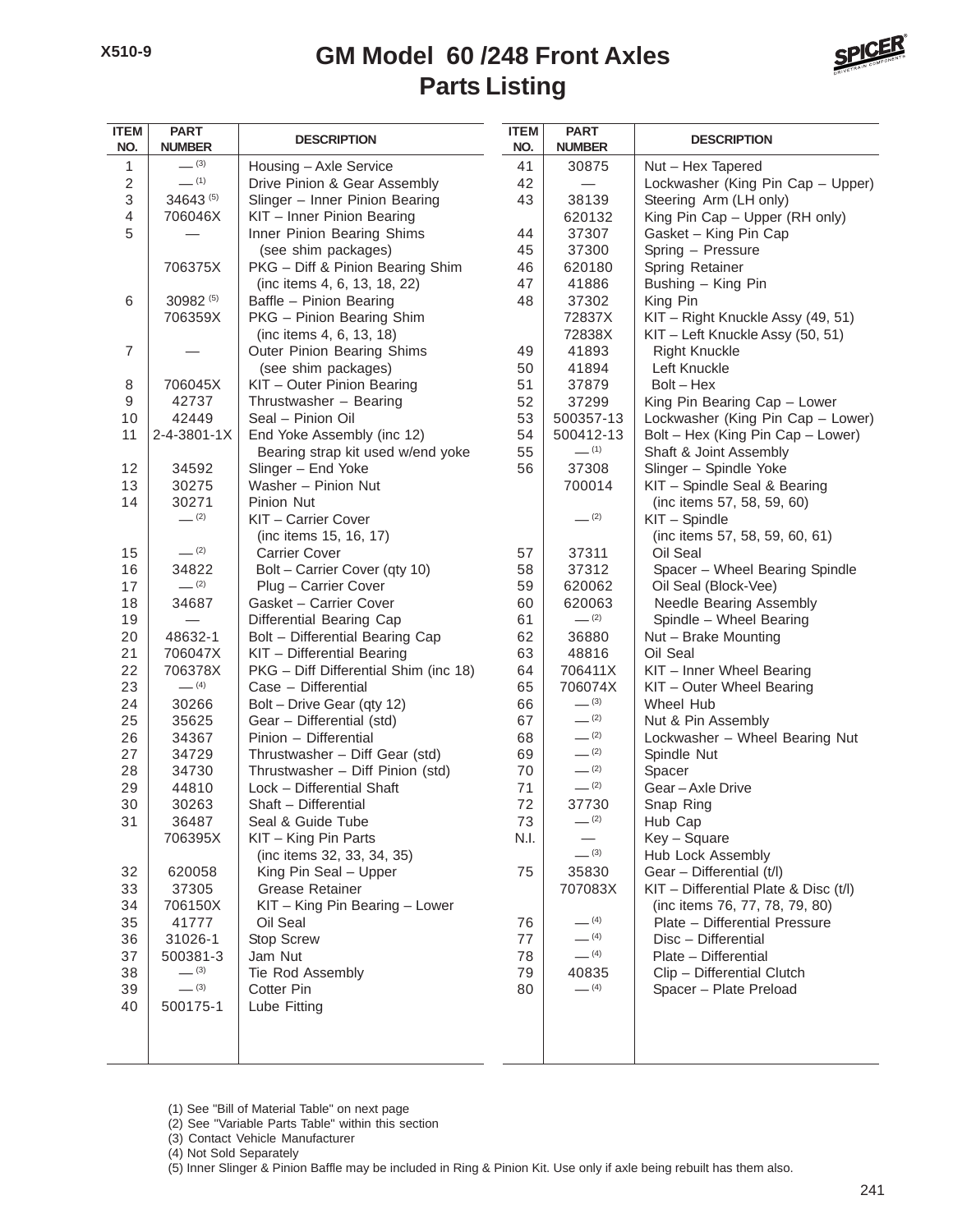

#### **Bill of Material Table GM Model 60 /248 Front Axles**

| Axle                              |                      |       | <b>Axle Kits</b>                         |                               |                 |                        | Shaft & Joint Assy.              |                                 |
|-----------------------------------|----------------------|-------|------------------------------------------|-------------------------------|-----------------|------------------------|----------------------------------|---------------------------------|
|                                   |                      |       | <b>Differential</b>                      |                               |                 |                        |                                  |                                 |
| <b>Bill of</b><br><b>Material</b> | Diff.<br><b>Type</b> | Ratio | Ring Gear &<br>Pinion Kit <sup>(7)</sup> | Case Assy. Kit <sup>(8)</sup> | <b>Case Kit</b> | <b>Inner Parts Kit</b> | <b>Right Hand</b><br>Shaft Assy. | <b>Left Hand</b><br>Shaft Assy. |
| 1979-80 K-30                      |                      |       |                                          |                               |                 |                        |                                  |                                 |
| 610057-1                          | Standard             | 4.10  | 706033-3X                                | 706180X                       | 706040X         | 706702X                | 907967-5                         | 907967-6                        |
| 610057-2                          | Standard             | 4.10  | 706033-3X                                | 706180X                       | 706040X         | 706702X                | 907967-5                         | 907967-6                        |
| 610057-3                          | Standard             | 4.56  | 706033-4X                                | 706182X                       | 706041X         | 706702X                | 907967-5                         | 907967-6                        |
| 610057-4                          | Standard             | 4.56  | 706033-4X                                | 706182X                       | 706041X         | 706702X                | 907967-5                         | 907967-6                        |
| 610057-5                          | Standard             | 4.10  | 706033-3X                                | 706180X                       | 706040X         | 706702X                | 907967-5                         | 907967-6                        |
| 610057-7                          | Standard             | 4.56  | 706033-4X                                | 706182X                       | 706041X         | 706702X                | 907967-5                         | 907967-6                        |
| 610057-8                          | Standard             | 4.10  | 706033-3X                                | 706180X                       | 706040X         | 706702X                | 907967-5                         | 907967-6                        |
| 1981 K-30                         |                      |       |                                          |                               |                 |                        |                                  |                                 |
| 610132-1                          | Standard             | 4.10  | 706033-3X                                | 706180X                       | 706040X         | 706702X                | 907967-5                         | 907967-6                        |
| 610132-2                          | Standard             | 4.56  | 706033-4X                                | 706182X                       | 706041X         | 706702X                | 907967-5                         | 907967-6                        |
| 610132-3                          | Standard             | 4.10  | 706033-3X                                | 706180X                       | 706040X         | 706702X                | 907967-5                         | 907967-6                        |
| 610132-4                          | Standard             | 4.56  | 706033-4X                                | 706182X                       | 706041X         | 706702X                | 907967-5                         | 907967-6                        |
| 610132-5                          | Standard             | 3.73  | 706033-2X                                | 706180X                       | 706040X         | 706702X                | 907967-5                         | 907967-6                        |
| 610132-6                          | Standard             | 3.73  | 706033-2X                                | 706180X                       | 706040X         | 706702X                | 907967-5                         | 907967-6                        |
| 1982-87 K-30                      |                      |       |                                          |                               |                 |                        |                                  |                                 |
| 610159-1                          | Standard             | 4.10  | 706033-3X                                | 706180X                       | 706040X         | 706702X                | 907967-5                         | 907967-6                        |
| 610159-2                          | Standard             | 4.56  | 706033-4X                                | 706182X                       | 706041X         | 706702X                | 907967-5                         | 907967-6                        |
| 610159-3                          | Standard             | 4.10  | 706033-3X                                | 706180X                       | 706040X         | 706702X                | 907967-5                         | 907967-6                        |
| 610159-4                          | Standard             | 4.56  | 706033-4X                                | 706182X                       | 706041X         | 706702X                | 907967-5                         | 907967-6                        |
| 610159-5                          | Standard             | 3.73  | 706033-2X                                | 706180X                       | 706040X         | 706702X                | 907967-5                         | 907967-6                        |
| 610159-6                          | Standard             | 3.73  | 706033-2X                                | 706180X                       | 706040X         | 706702X                | 907967-5                         | 907967-6                        |
| 1984-85 K-30                      |                      |       |                                          |                               |                 |                        |                                  |                                 |
| 610202-1                          | Standard             | 3.73  | 706033-2X                                | 706180X                       | 706040X         | 706702X                | 907967-5                         | 907967-6                        |
| 610202-2                          | Standard             | 3.73  | 706033-2X                                | 706180X                       | 706040X         | 706702X                | 907967-5                         | 907967-6                        |
| 610202-3                          | Standard             | 4.10  | 706033-3X                                | 706180X                       | 706040X         | 706702X                | 907967-5                         | 907967-6                        |
| 610202-4                          | Standard             | 4.10  | 706033-3X                                | 706180X                       | 706040X         | 706702X                | 907967-5                         | 907967-6                        |
| 610202-5                          | Standard             | 4.56  | 706033-4X                                | 706182X                       | 706041X         | 706702X                | 907967-5                         | 907967-6                        |
| 610202-6                          | Standard             | 4.56  | 706033-4X                                | 706182X                       | 706041X         | 706702X                | 907967-5                         | 907967-6                        |
| 1984-88 CUCV                      |                      |       |                                          |                               |                 |                        |                                  |                                 |
| 610201-1                          | Standard             | 4.56  | 706033-4X                                | 706182X                       | 706041X         | 706702X                | 907967-5                         | 907967-6                        |
| 610201-2                          | Trac Lok             | 4.56  | 706033-4X                                | 707097-4X                     | 706039X         | 707086X                | 907967-5                         | 907967-6                        |
| 1988-91 1/2 V-30                  |                      |       |                                          |                               |                 |                        |                                  |                                 |
| 610295-1                          | Standard             | 4.10  | 706033-3X                                | 706180X                       | 706040X         | 706702X                | 907967-5                         | 907967-6                        |
| 610295-2                          | Standard             | 4.56  | 706033-4X                                | 706182X                       | 706041X         | 706702X                | 907967-5                         | 907967-6                        |
| 610295-3                          | Standard             | 4.10  | 706033-3X                                | 706180X                       | 706040X         | 706702X                | 907967-5                         | 907967-6                        |
| 610295-4                          | Standard             | 4.56  | 706033-4X                                | 706182X                       | 706041X         | 706702X                | 907967-5                         | 907967-6                        |
| 610295-5                          | Standard             | 3.73  | 706033-2X                                | 706180X                       | 706040X         | 706702X                | 907967-5                         | 907967-6                        |
| 610295-6                          | Standard             | 3.73  | 706033-2X                                | 706180X                       | 706040X         | 706702X                | 907967-5                         | 907967-6                        |
|                                   |                      |       |                                          |                               |                 |                        |                                  |                                 |

(7) See Ring Gear & Pinion Kits in XGI Catalog for ratio & tooth combinations.

(8) See Differential Case Assy Kits in XGI Catalog for spline data & ratios.